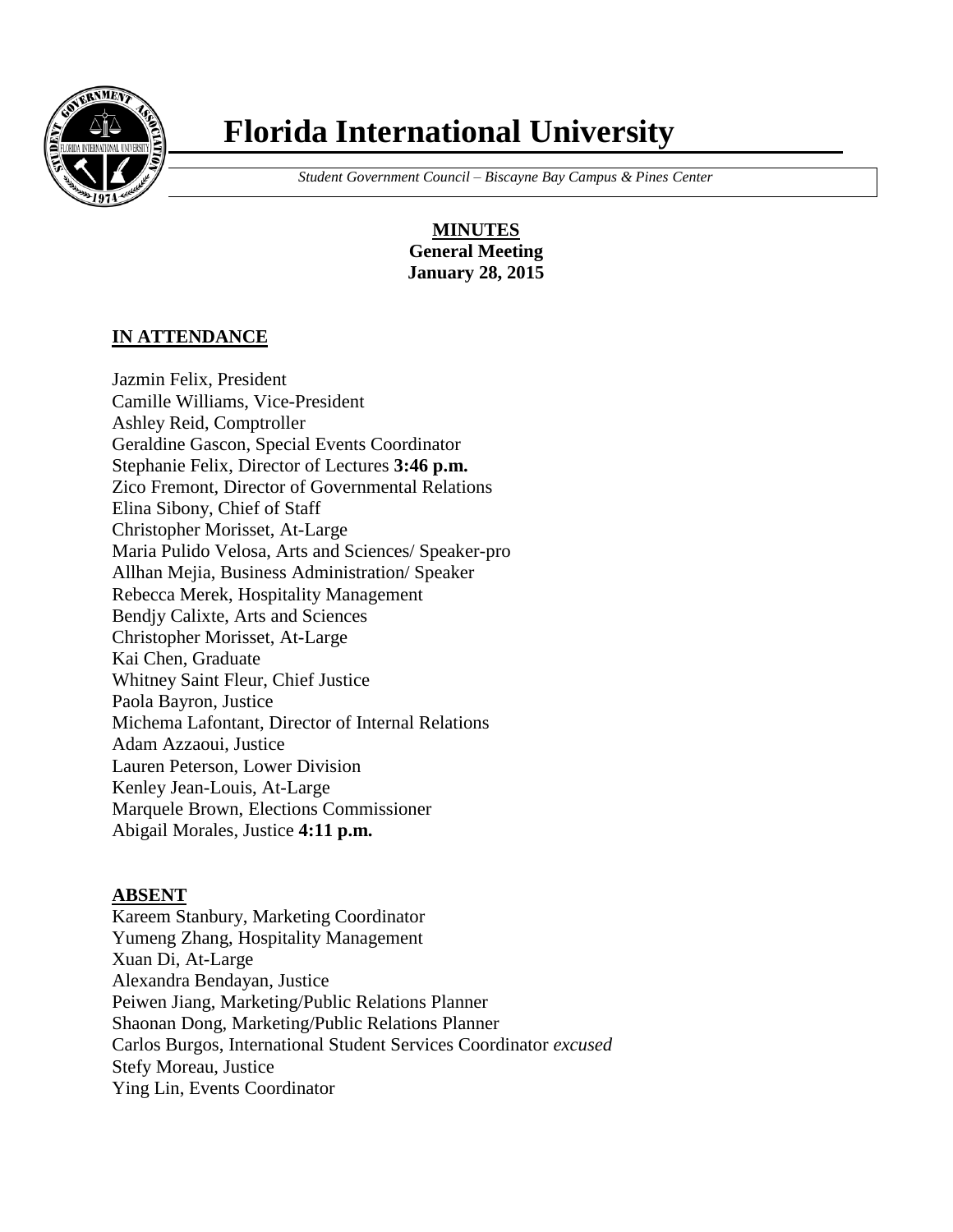Ana Correa, Journalism and Mass Communications Bryan Corcoran, Lower Division Henry Dubé, At-Large

#### **GUESTS**

Kimberly Elliot – Press Secretary applicant Dulanga Abeysirigunawardena – Clerk of Council applicant Merideth Morgan – Lower Division Senator applicant

## **CALL TO ORDER**

The Student Government Association (BBC) held a General meeting on January 28, 2015 in room WUC 221. The meeting was called to order at **3:35 p.m.** by President Felix.

## **PRESIDENT'S REPORT**

• President Felix remarked that she would not be running for a second term, along with announcing *Chick Fil A* gift cards, as a reward, for attending events.

## **VICE PRESIDENT'S REPORT**

 Vice President Williams touched on government relations at MMC, in regards to the Second Road to Access campaign.

#### **COMPTROLLER'S REPORT**

Ms. Reid reiterated elections hosting commencing within the next few weeks.

#### **SENATE SPEAKER'S REPORT**

 Mr. Mejia announced that due to the current Honor's College budget at BBC, the office would not be hiring new staff.

#### **ADVISOR'S REPORT**

 Ms. Adames reiterated this weekend's team building Ropes Course and the importance of tabling to raise awareness for future elections, lectures, and the upcoming Town hall Meeting, also announcing applications for the presidential and vice presidential positions to open on Feb 2, 2015 and will be closing Feb 20, 2015 at 5:00pm.

#### **NEW BUSINESS**

- A. Comptroller Presentation
	- o Ms. Reid explicated the process of allocating funds, beginning with taking A&S fees and distributing them amongst BBC and MMC through a vigorous process completed by a committee including President Felix, Speaker Mejia, Senator Pulido-Velosa, and Ms. Reid, herself.

## **ANNOUNCEMENTS**

- **A.** On January 31, at 8:00am, the SGA Ropes Course event commences.
- **B.** The Career Fair is on February 3, at 9:00am.
- **C.** Panther Love Fest, at I75, begins from February 9-12, from 4:30pm-6:30pm
- **D.** The SGA Lecture Series begins February 26, 2015
- **E.** Panther Alumni Week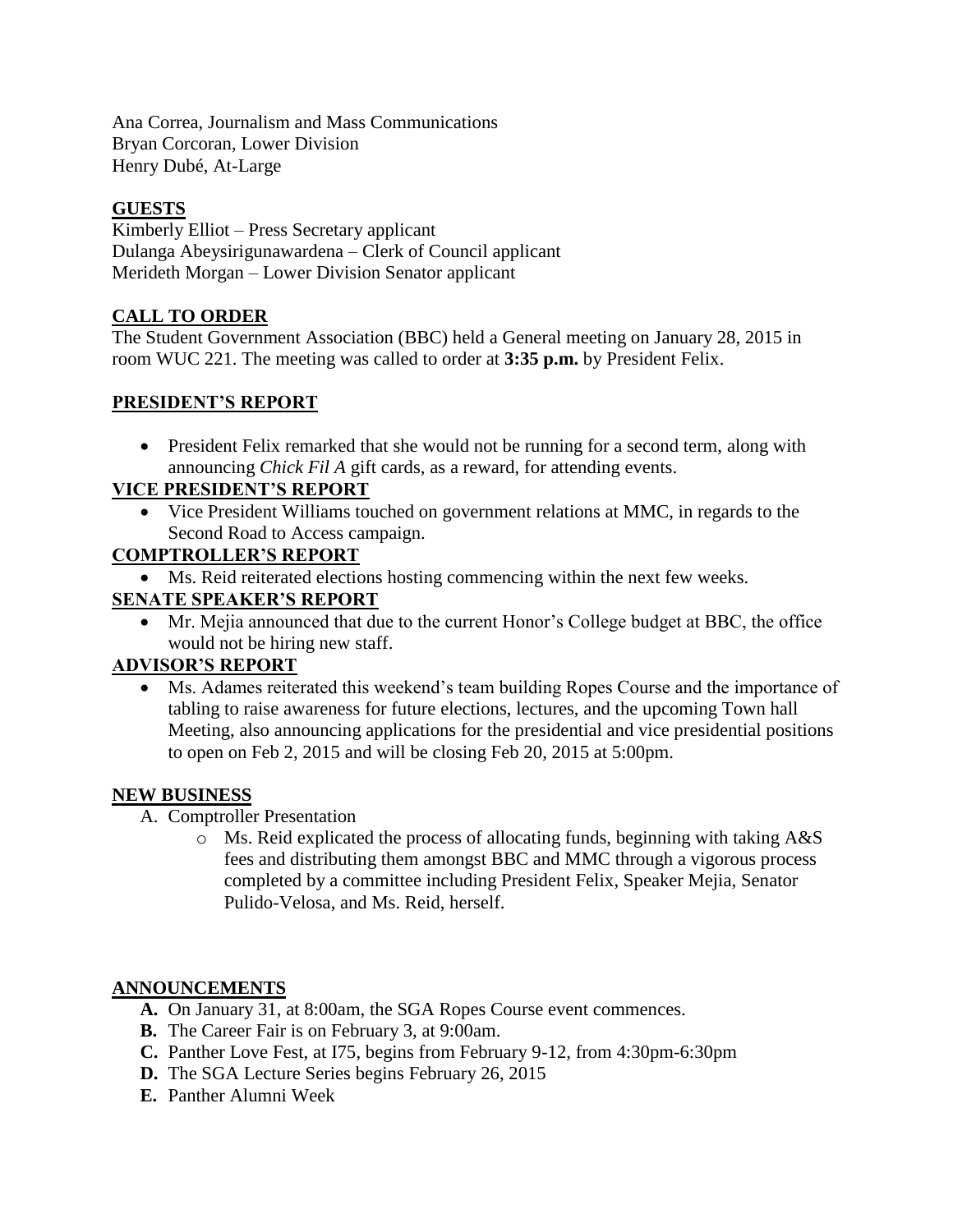- **F.** Career in Gear Jan 29, 2015
- **G.** Jeans for Teens

#### **SENATE BUSINESS**

Speaker Mejia moved to proceed onto the appointment of Kimberly Elliot for the Press Secretary position. Senator Morriset second the motion.

#### **Vote**

Lauren Peterson- yay Bendjy Calixte- yay Kai Chen- yay Rebecca Merek- yay Maria Pulido- yay Allhan Mejia- yay Kenley Jean-Louis- yay Christopher Morriset-yay

> By a unanimous vote, Kimberly Elliot became the new Press Secretary. Speaker Mejia moved to appoint Dulanga Abeysirigunawardena for the Clerk of Council position. Senator Calixte second the motion.

#### **Vote**

Lauren Peterson- yay Bendjy Calixte- yay Kai Chen- yay Rebecca Merek- yay Maria Pulido- yay Allhan Mejia- yay Kenley Jean-Louis- abstain Christopher Morriset-yay

> By a vote of seven, and one abstained, Dulanga Abeysirigunawardena became the new Clerk of Council. Speaker Mejia moved to add the appointment of a Lower Dividion Senator to agenda. After a unanimous "yay", motion passes. Speaker Mejia moved to appoint Merideth Morgan for the Lower Division Senator position. Senator Morriset second the motion.

#### **Vote**

Lauren Peterson- yay Bendjy Calixte- yay Kai Chen- yay Rebecca Merek- yay Maria Pulido- yay